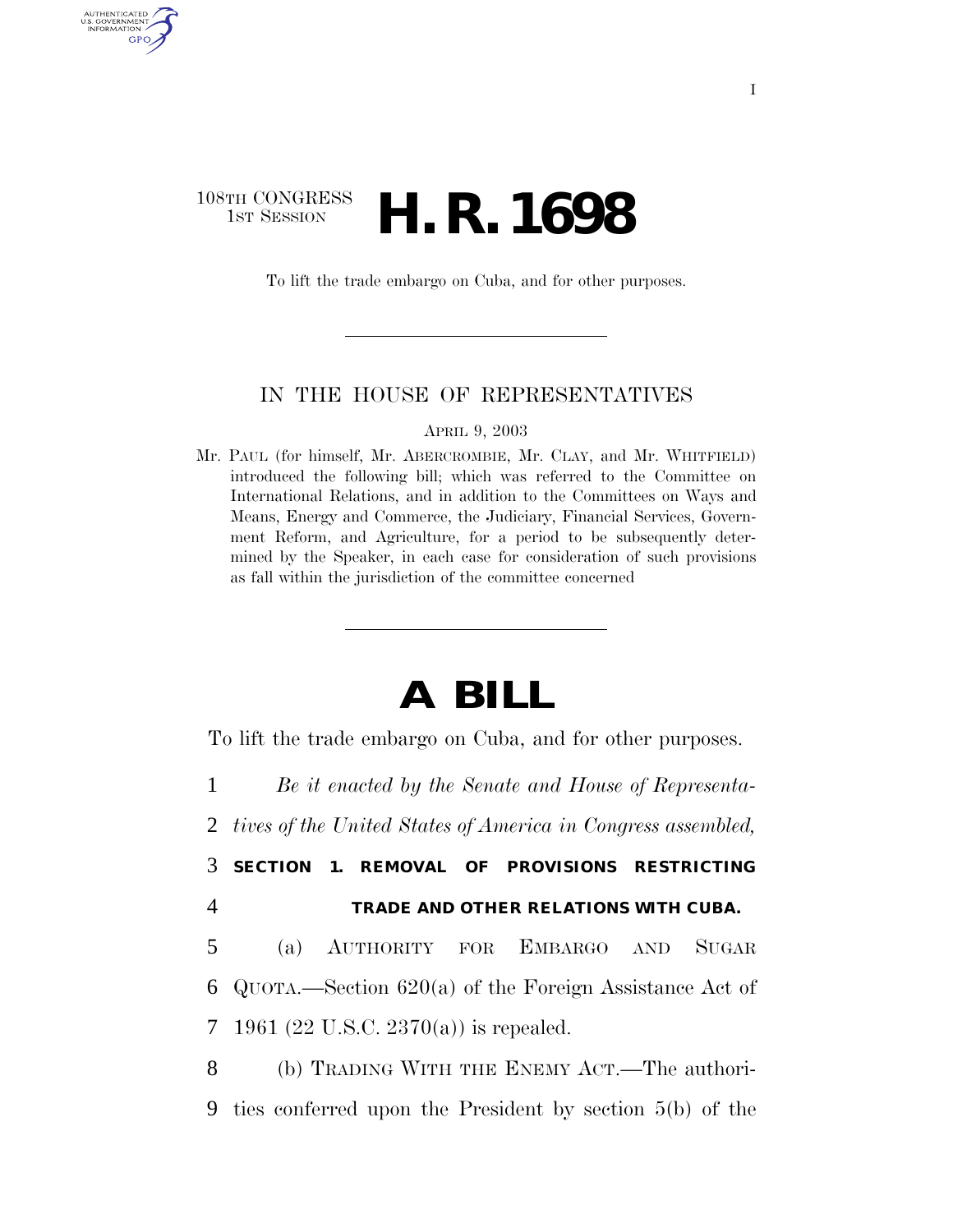Trading With the Enemy Act (50 U.S.C. App. 5(b)), which were being exercised with respect to Cuba on July 1, 1977, as a result of a national emergency declared by the President before that date, and are being exercised on the day before the effective date of this Act, may not be exercised on or after such effective date with respect to Cuba. Any regulations in effect on the day before such effective date pursuant to the exercise of such authorities, shall cease to be effective on such date.

 (c) EXERCISE OF AUTHORITIES UNDER OTHER PRO-VISIONS OF LAW.—

 (1) REMOVAL OF PROHIBITIONS.—Any prohibi- tion on exports to Cuba that is in effect on the day before the effective date of this Act under the Ex- port Administration Act of 1979 shall cease to be ef-fective on such effective date.

 (2) AUTHORITY FOR NEW RESTRICTIONS.—The President may, on and after the effective date of this Act—

 (A) impose export controls with respect to Cuba under section 5, 6(j), 6(l), or 6(m) of the Export Administration Act of 1979, and

 (B) exercise the authorities he has under the International Emergency Economic Powers Act with respect to Cuba pursuant to a declara-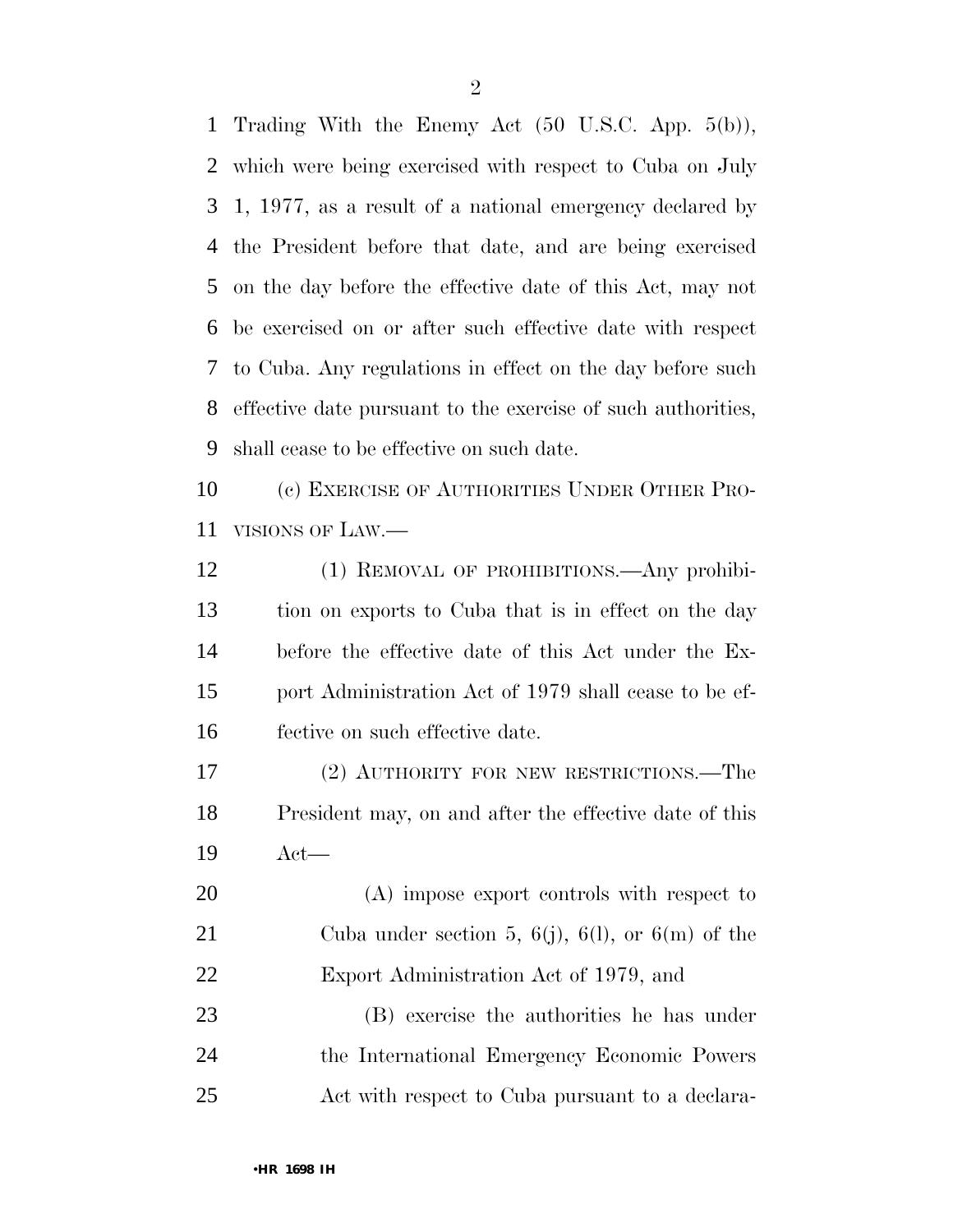| $\mathbf{1}$   | tion of national emergency required by that Act          |
|----------------|----------------------------------------------------------|
| $\overline{2}$ | that is made on account of an unusual and ex-            |
| 3              | traordinary threat, that did not exist before the        |
| $\overline{4}$ | enactment of this Act, to the national security,         |
| 5              | foreign policy, or economy of the United States.         |
| 6              | (d) CUBAN DEMOCRACY ACT.—The Cuban Democ-                |
| 7              | racy Act of $1992$ (22 U.S.C. 6001 et seq.) is repealed. |
| 8              | (e) REPEAL OF CUBAN LIBERTY AND DEMOCRATIC               |
| 9              | SOLIDARITY (LIBERTAD) ACT OF 1996.—                      |
| 10             | (1) REPEAL.—The Cuban Liberty and Demo-                  |
| 11             | cratic Solidarity (LIBERTAD) Act of 1996 is re-          |
| 12             | pealed.                                                  |
| 13             | (2) CONFORMING AMENDMENTS. - (A) Section                 |
| 14             | 498A of the Foreign Assistance Act of 1961 (22           |
| 15             | U.S.C. 2295a) is amended—                                |
| 16             | (i) in subsection (a)(11) by striking "and               |
| 17             | intelligence facilities, including the military and      |
| 18             | intelligence facilities at Lourdes<br>and<br>Cien-       |
| 19             | fuegos," and inserting "facilities,";                    |
| 20             | $(ii)$ in subsection $(b)$ —                             |
| 21             | (I) in paragraph $(4)$ by adding "and"                   |
| 22             | after the semicolon;                                     |
| 23             | $(II)$ by striking paragraph $(5)$ ; and                 |
|                |                                                          |

25 as paragraph (5); and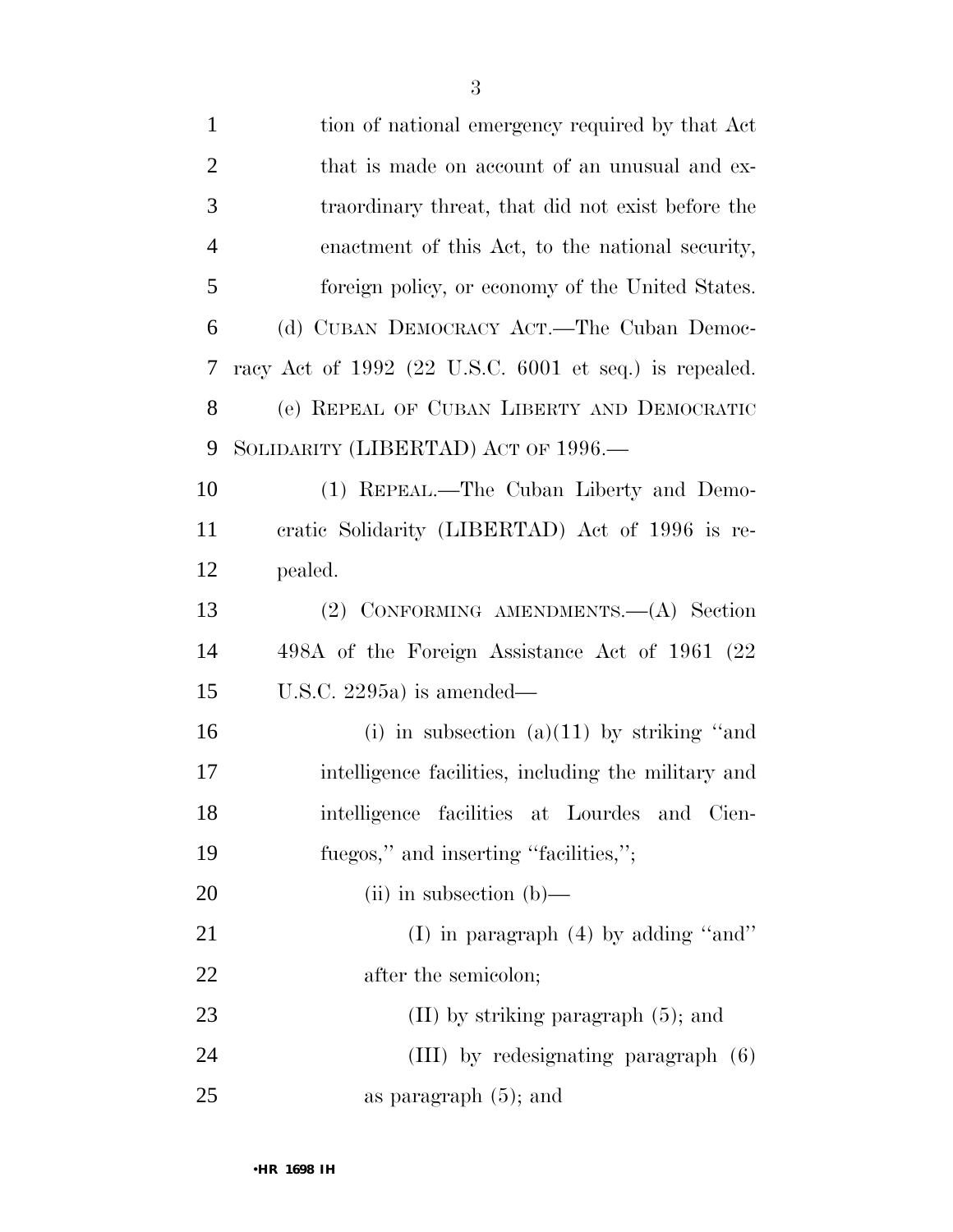| $\mathbf{1}$   | (iii) by striking subsection (d).                  |
|----------------|----------------------------------------------------|
| $\overline{2}$ | $(B)$ Section 498B $(k)$ of the Foreign Assistance |
| 3              | Act of 1961 (22 U.S.C. 2295b(k)) is amended by     |
| $\overline{4}$ | striking paragraphs $(3)$ and $(4)$ .              |
| 5              | (C) Section 1611 of title 28, United States        |
| 6              | Code, is amended by striking subsection (c).       |
| 7              | (D) Sections 514 and 515 of the International      |
| 8              | Claims Settlement Act of 1949 (22 U.S.C. 16431)    |
| 9              | and 1643m) are repealed.                           |
| 10             | (f) TRADE SANCTIONS REFORM AND EXPORT EN-          |
| 11             | HANCEMENT ACT OF 2000.—The Trade Sanctions Re-     |
| 12             | form and Export Enhancement Act of 2000 (22 U.S.C. |
| 13             | $7201$ et seq.) is amended—                        |
| 14             | $(1)$ in section 906(a)(1)—                        |
| 15             | $(A)$ by striking "to Cuba or"; and                |
|                |                                                    |
| 16             | $(B)$ by inserting "(other than Cuba)" after       |
| 17             | "to the government of a country";                  |
| 18             | $(2)$ in section 908—                              |
| 19             | $(A)$ by striking subsection $(b)$ ;               |
| 20             | $(B)$ in subsection $(a)$ —                        |
| 21             | (i) by striking "PROHIBITION" and all              |
| 22             | that follows through $\lq(1)$ In GENERAL.—         |
| 23             | " and inserting "IN GENERAL.—";                    |
| 24             | (ii) by striking "for exports to Cuba"             |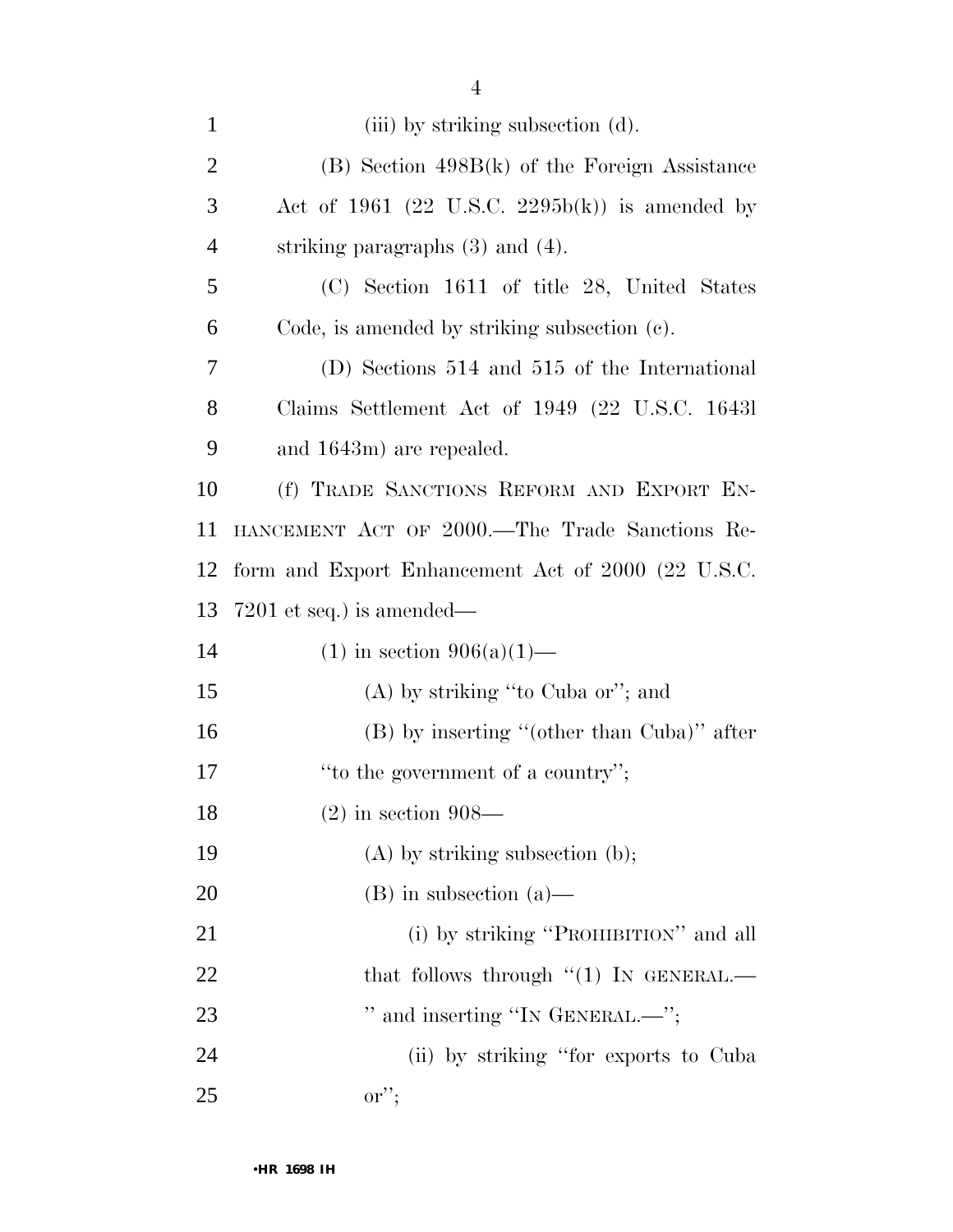1 (iii) by striking paragraph (2); and (iv) by redesignating paragraph (3) as subsection (b) (and conforming the margin accordingly); and (C) in subsection (b) (as redesignated), by striking ''paragraph (1)'' and inserting ''sub- section (a)''; (3) by striking section 909; (4) by striking section 910; and (5) by redesignating section 911 as section 909. (g) REPEAL OF PROHIBITION ON TRANSACTIONS OR PAYMENTS WITH RESPECT TO CERTAIN UNITED STATES INTELLECTUAL PROPERTY.—Section 211 of the Depart- ment of Commerce and Related Agencies Appropriations Act, 1999 (as contained in section 101(b) of division A of Public Law 105–277; 112 Stat. 2681–88) is repealed. (h) TERMINATION OF DENIAL OF FOREIGN TAX CREDIT WITH RESPECT TO CUBA.—Subparagraph (A) of section 901(j)(2) of the Internal Revenue Code of 1986 (relating to denial of foreign tax credit, etc., with respect to certain foreign countries) is amended by adding at the end thereof the following new flush sentence: ''Notwith- standing the preceding sentence, this subsection shall not apply to Cuba after the date which is 60 days after the date of the enactment of this sentence.''.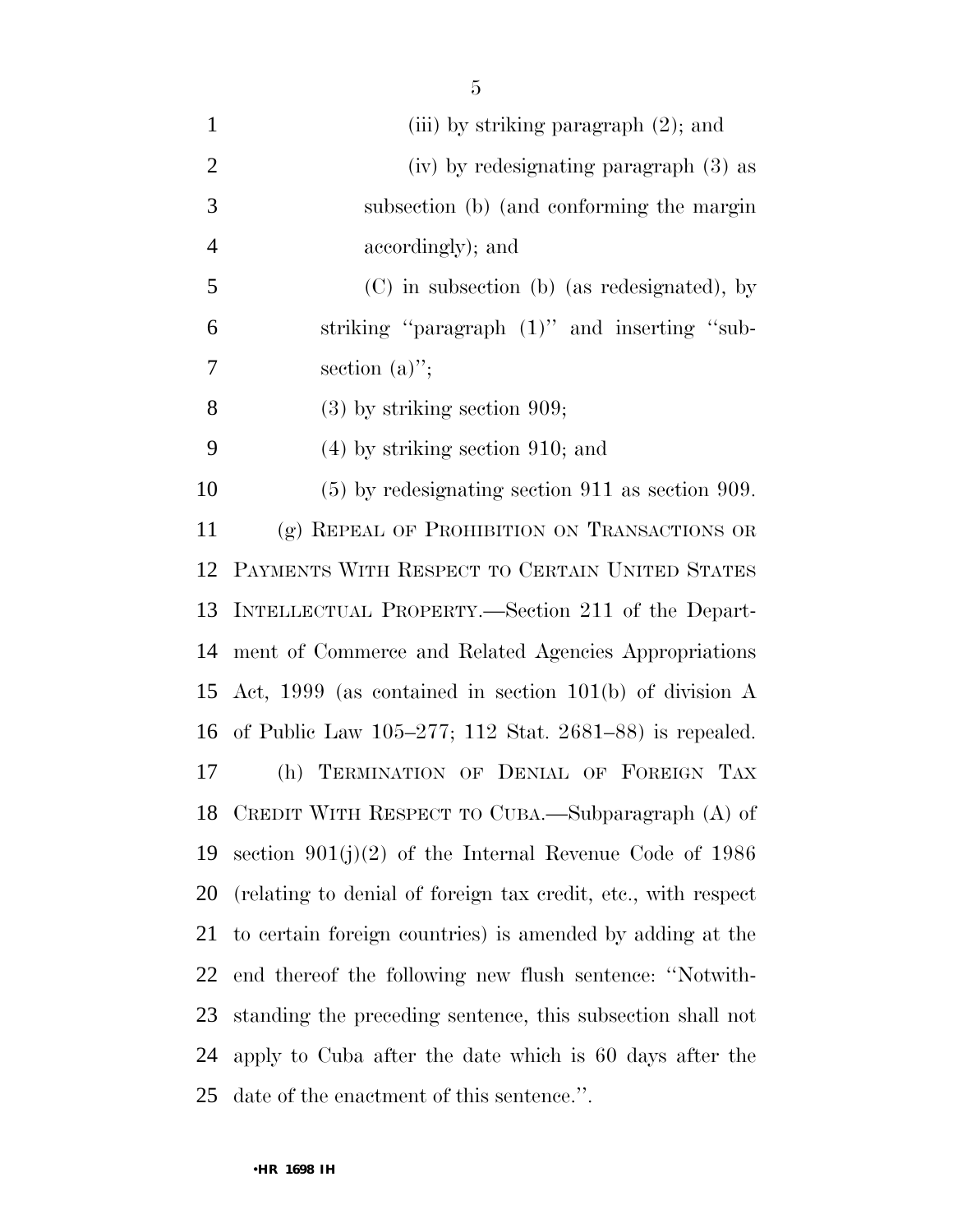(i) SUGAR QUOTA PROHIBITION UNDER FOOD SECU- RITY ACT OF 1985.—Section 902(c) of the Food Security Act of 1985 is repealed.

# **SEC. 2. TELECOMMUNICATIONS EQUIPMENT AND FACILI-TIES.**

 Any common carrier within the meaning of section 3 of the Communications Act of 1934 (47 U.S.C. 153) is authorized to install, maintain, and repair telecommuni- cations equipment and facilities in Cuba, and otherwise provide telecommunications services between the United States and Cuba. The authority of this section includes the authority to upgrade facilities and equipment.

### **SEC. 3. TRAVEL.**

 (a) IN GENERAL.—Travel to and from Cuba by indi- viduals who are citizens or residents of the United States, and any transactions ordinarily incident to such travel, may not be regulated or prohibited if such travel would be lawful in the United States.

 (b) TRANSACTIONS INCIDENT TO TRAVEL.—Any transactions ordinarily incident to travel which may not be regulated or prohibited under subsection (a) include, but are not limited to—

 (1) transactions ordinarily incident to travel or maintenance in Cuba; and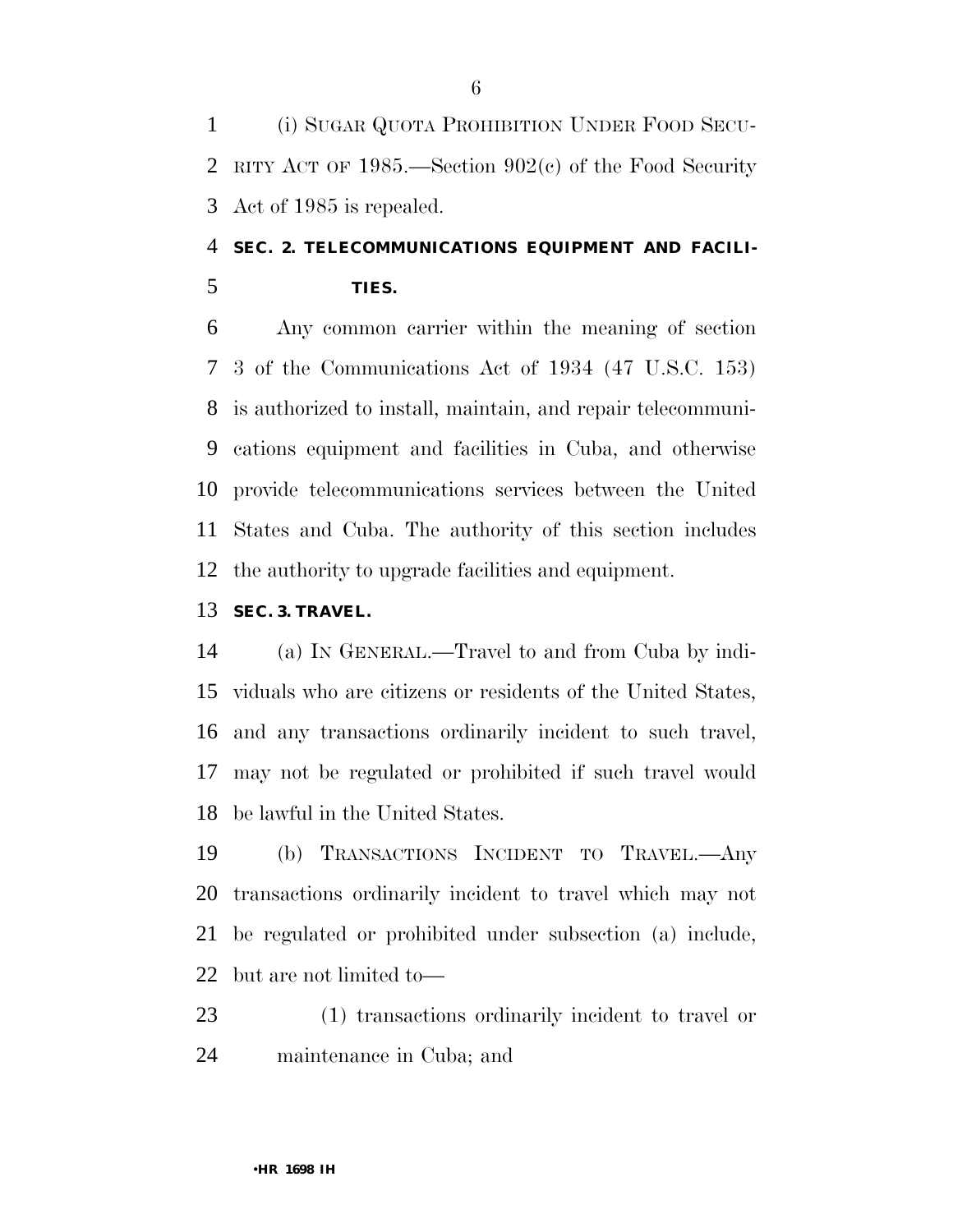(2) normal banking transactions involving for- eign currency drafts, traveler's checks, or other ne-gotiable instruments incident to such travel.

#### **SEC. 4. DIRECT MAIL DELIVERY TO CUBA.**

 The United States Postal Service shall take such ac- tions as are necessary to provide direct mail service to and from Cuba, including, in the absence of common carrier service between the 2 countries, the use of charter pro-viders.

#### **SEC. 5. PROHIBITION ON FEDERAL ASSISTANCE.**

 (a) PROHIBITION.—No Federal funds may be used to provide any assistance to Cuba.

- (b) DEFINITIONS.—For purposes of subsection (a)— (1) the term ''assistance to Cuba'' includes, but is not limited to—
- (A) assistance to or for the benefit of Cuba that is provided by grant, commercial sale, guaranty, or insurance, or by any other means on terms more favorable than that generally available in the applicable market, whether in the form of a loan, lease, credit, or a reserve, 22 including, but not limited to—
- (i) insurance, financing, extensions of credit, or participation in extensions of credit provided by the Export-Import Bank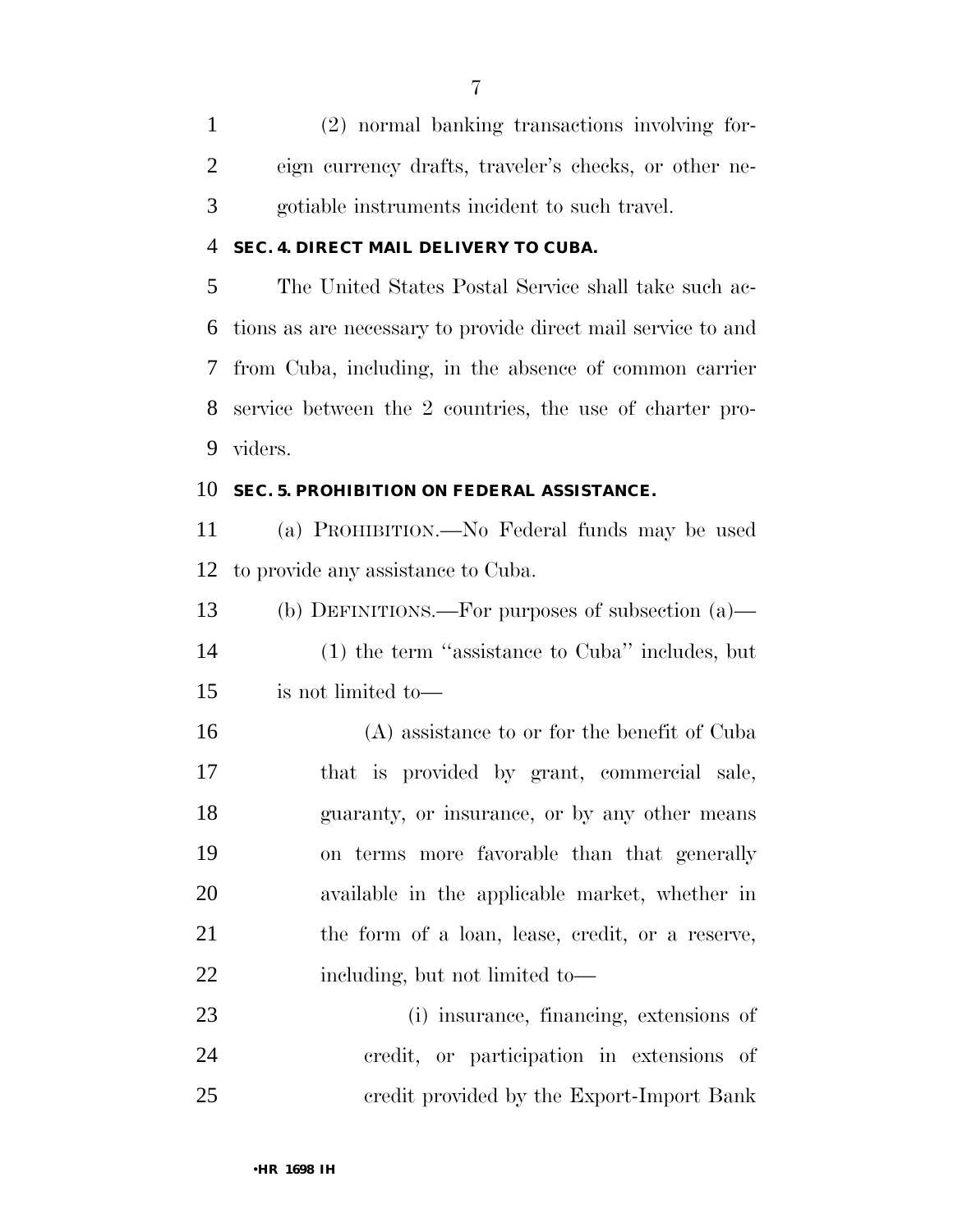| $\mathbf{1}$   | of the United States for exports to or im-   |
|----------------|----------------------------------------------|
| $\overline{2}$ | ports from Cuba;                             |
| 3              | (ii) insurance, reinsurance, financing,      |
| $\overline{4}$ | or equity investment provided by the Over-   |
| 5              | seas Private Investment Corporation for      |
| 6              | projects in Cuba;                            |
| 7              | (iii) any export credit, credit guar-        |
| 8              | anty, bonus, or other payment carried out    |
| 9              | through the Commodity Credit Corporation     |
| 10             | in support of export sales of agricultural   |
| 11             | commodities to Cuba;                         |
| 12             | (iv) assistance under any provision of       |
| 13             | the Agricultural Trade and Development       |
| 14             | Assistance Act of 1954 to, or in support     |
| 15             | of, export sales of agricultural commodities |
| 16             | to, Cuba;                                    |
| 17             | (v) financing or other assistance            |
| 18             | under the Agricultural Trade Act of 1978     |
| 19             | in support of export sales of agricultural   |
| 20             | commodities to Cuba; and                     |
| 21             | (vi) any loan, credit, or other financ-      |
| 22             | ing provided by any department or agency     |
| 23             | of the United States to any person for the   |
| 24             | purpose of financing transactions involving  |
| 25             | confiscated property (within the meaning     |